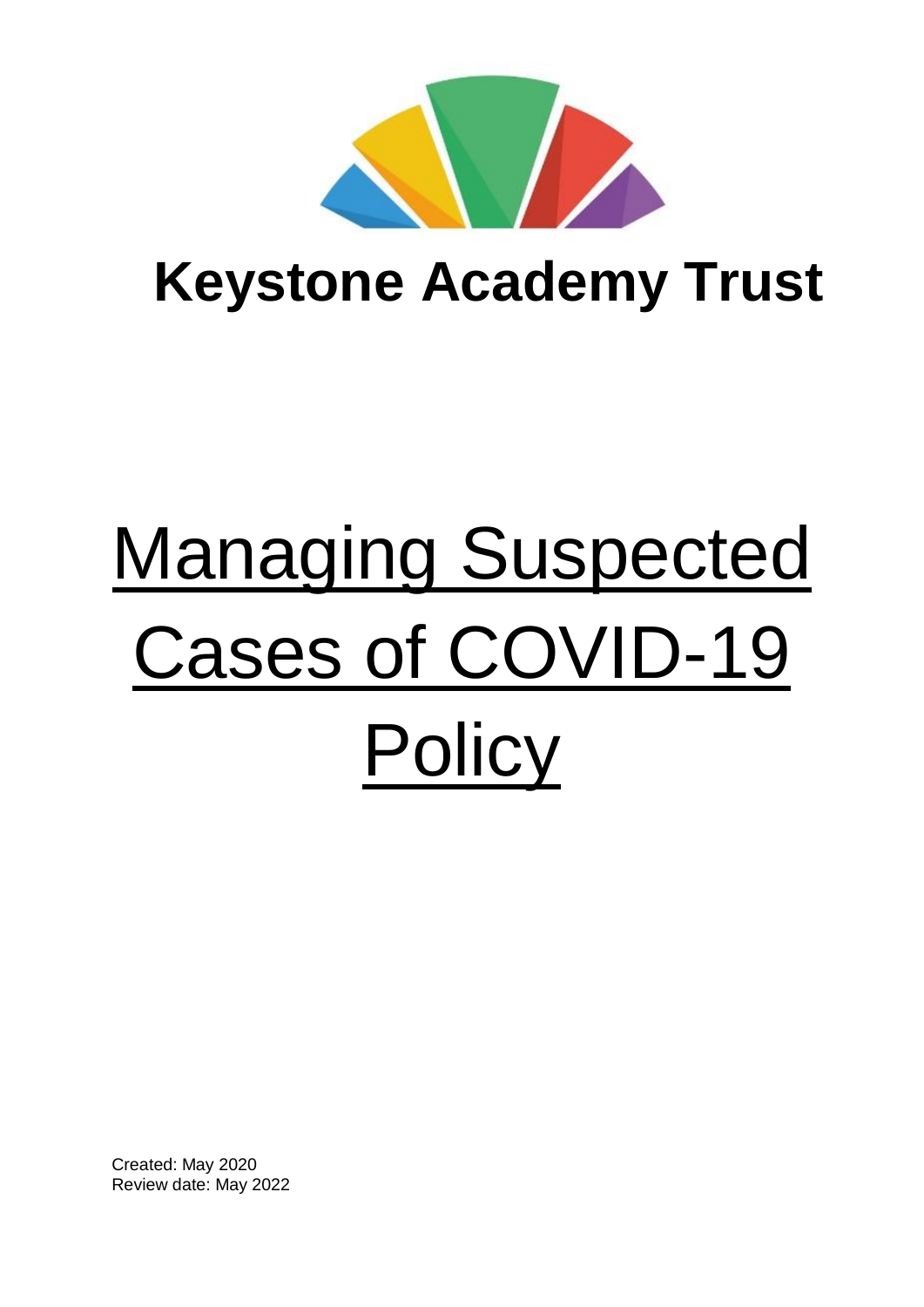# **Contents:**

- 1. What to do in the event of suspected case of COVID-19
- 2. When to report COVIS-19 cases under RIDDOR
- 3. COVID-19: What to report

#### For information

For the purposes of this policy the definition of Personal Protective Equipment (PPE) is:

- Face mask
- Visor
- Disposable gloves
- Apron

Please see below a list of COVID-19 symptoms that can occur in children and adults [\(www.nhs.uk\)](http://www.nhs.uk/):

- A high temperature
- New, continuous cough this means coughing a lot, for more than an hour, or 3 or more coughing episodes in 24 hours
- A loss or change to sense of smell or taste this means they cannot smell or taste anything, or things smell or taste different to normal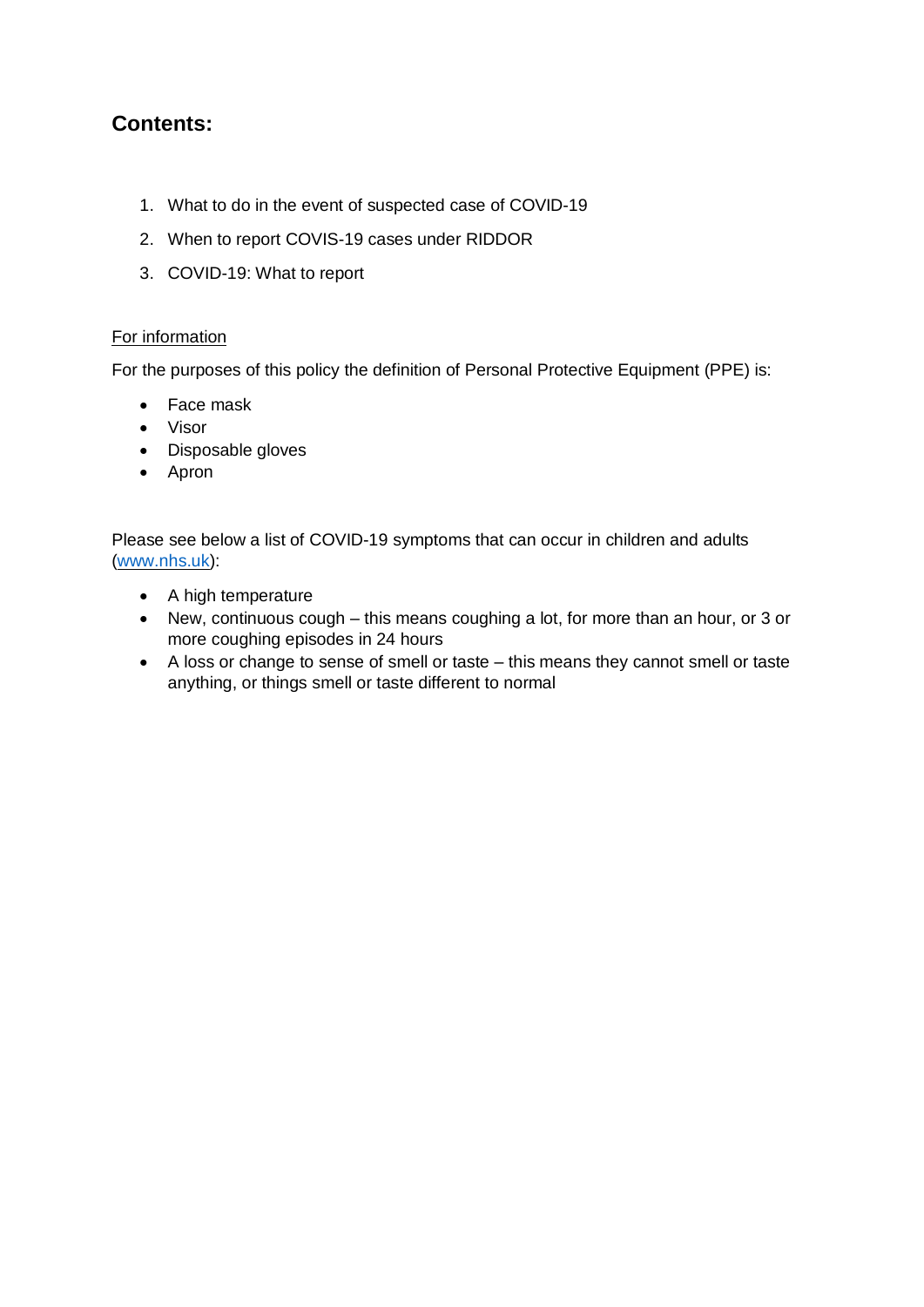# **1. What to do in the event of suspected case of COVID-19**

- 1.1 In the event of a suspected case of COVID-19 the member of staff in charge will call for a first aider to assess the situation, who will then decide on the appropriate course of action.
- 1.2 Where a pupil or member of staff becomes unwell whilst in the building, and displays symptoms of coronavirus (persistent dry cough and a high temperature or loss or change to sense ), they should be isolated until they can go home and the following procedures undertaken;
	- Self-isolate for 7 days, or until tested negative.
	- If a child is waiting to be collected, they should be kept in a room on their own (or supervised depending on their age) with the door closed and a window open. If this child/adult needs to go to toilet before being collected, they should use a separate toilet and it must be thoroughly cleaned/disinfected afterwards before anyone else can use it.
	- If a child becomes unwell with symptoms of coronavirus while in their setting and needs direct personal care until they can return home, PPE should be worn by the supervising adult if a distance of 2 metres cannot be maintained; this should be for the duration of the supervision. Parent/carer will be contacted and required to collect pupil immediately. Parent to be advised to have child tested for the virus as soon as possible but within 3 days and inform the school of the outcome.
	- Staff member supervising will then remove all PPE as trained and dispose into a plastic bag for disposal and will wash hands thoroughly – staff member will be given the option to go home and thoroughly shower/change clothes*.*
	- All potentially contaminated waste/PPE must be placed in a plastic bag and sealed, then placed inside another plastic bag and sealed, then securely stored for 72 hours before placing in normal waste. Eye protection/visor to be thoroughly disinfected using recommended products. Government guidance will then be followed.
	- If a child or adult shows symptoms and tests positive for COVID-19, then the whole group of children and staff must be sent home and they, and their families, must self-isolate for 14 days.
	- If other cases are then also confirmed at the school, then PHE will advise the Head Teacher /Head of school on next steps/possible closure.
	- If future NHS track & trace identifies an employee has been in contact with someone who has symptoms then they will be required to self-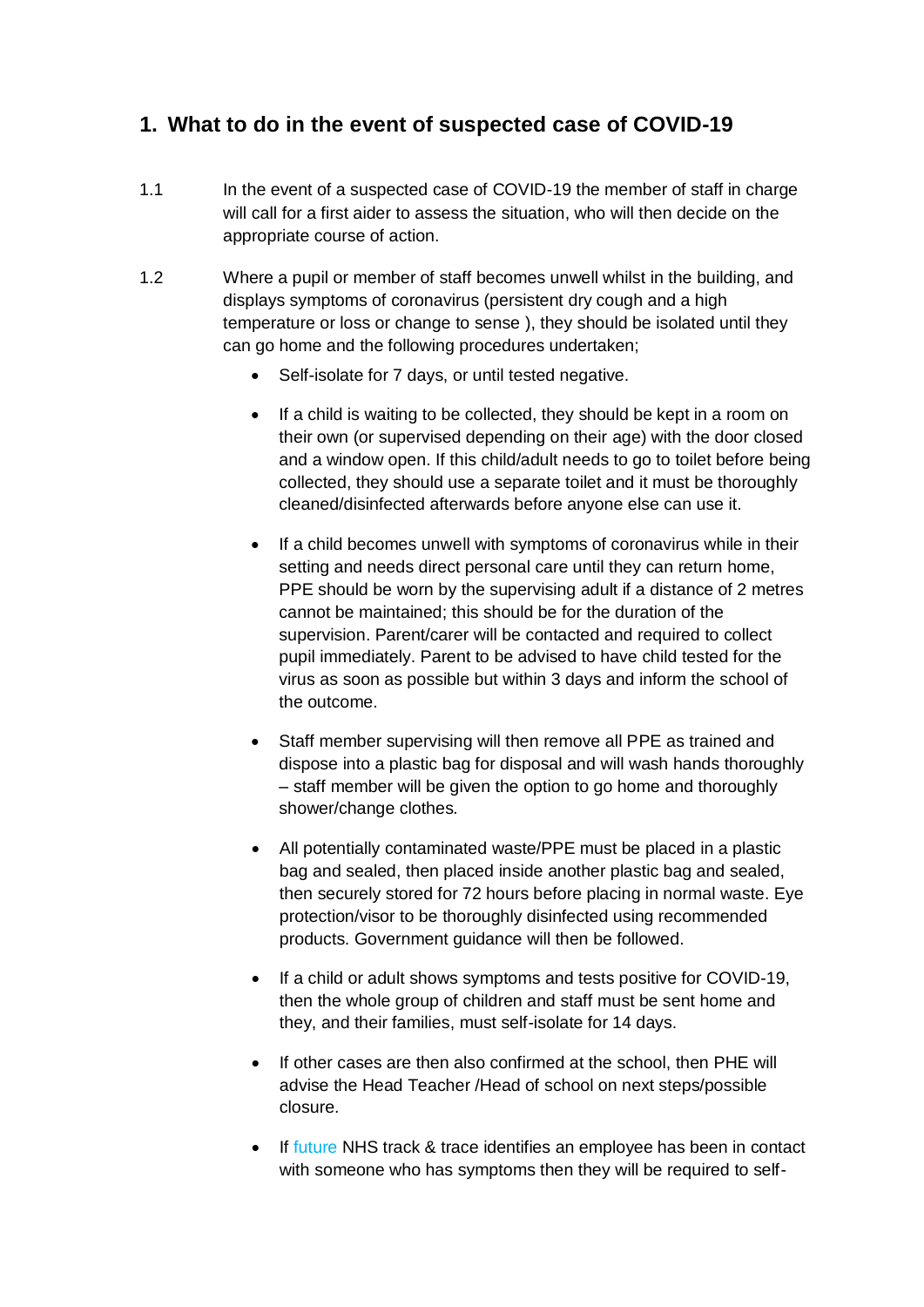isolate in accordance with government guidelines and work from home where possible remaining on normal pay regardless.

 Any employee developing Coronavirus symptoms should remain at home and focus on their recovery. Normal sick pay provisions will apply in such circumstances. Relief staff may also be entitled to Statutory Sick Pay (SSP) subject to normal qualifying criteria.



### **2. When to report COVID-19 cases under Reporting of Injuries, Diseases and Dangerous Occurrences regulations (RIDDOR)**

- 2.1 The Health and Safety Executive (HSE) have recently amended the RIDDOR 2013, to include the requirement to report possible or actual exposure to the COVID-19 virus as a result of, or in connection with, a work activity.
- 2.2 You must only make a report under the RIDDOR regulations when:
	- An unintended incident at work has led to someone's possible or actual exposure to coronavirus. This must be reported as a dangerous occurrence.